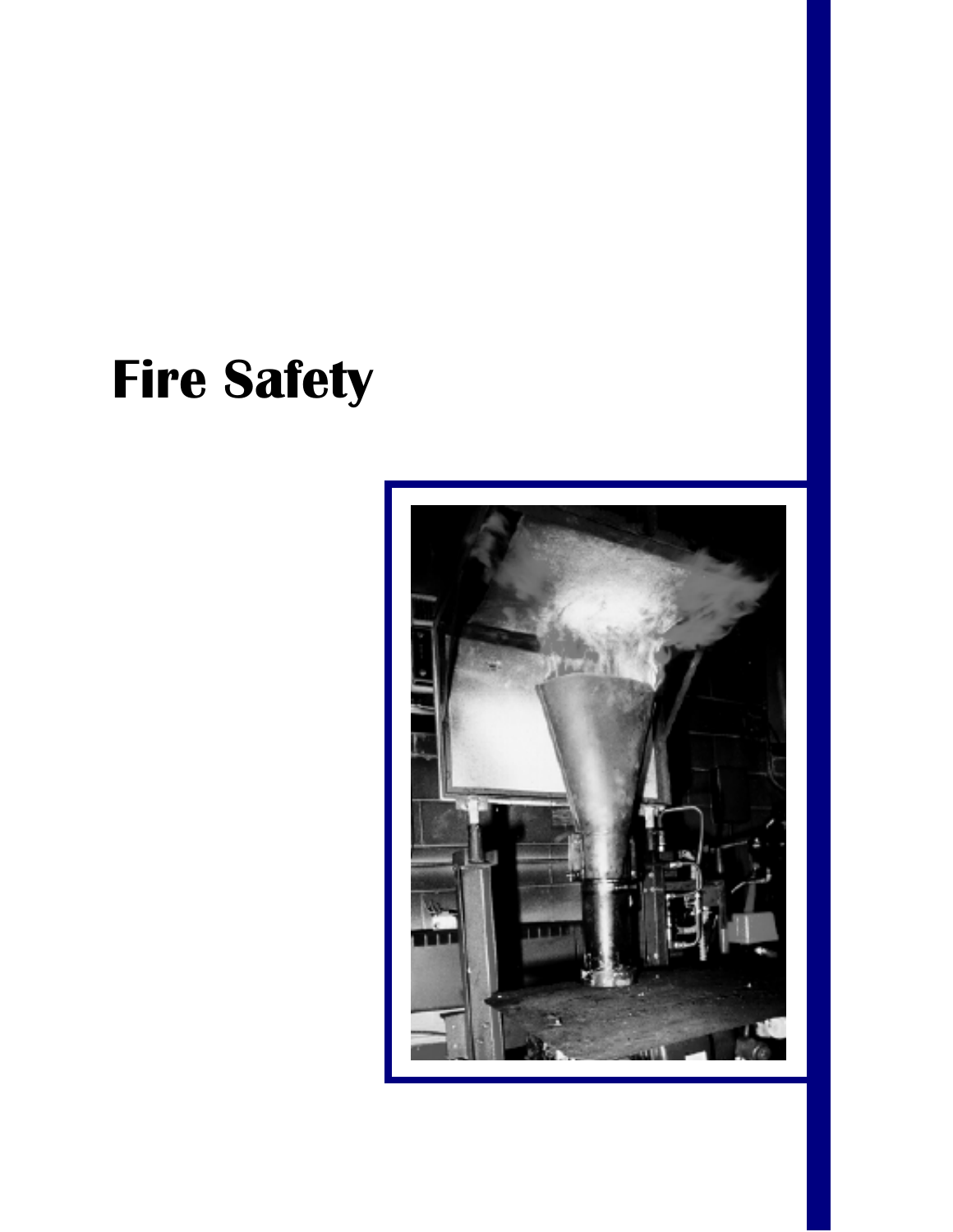# **A New Flammability Test for Airline Blankets**

In 1993, a fire erupted in a stowage bin aboard a Northwest Airlines Boeing 727- 200 aircraft. The fire was noticed just as the aircraft was being pushed back from the loading gate at Dorval International Airport in Canada. Upon completion of their investigation, the Transportation Safety Board (TSB) of Canada determined that the original source of the fire was the 100% polyester airline blankets. Prior to this incident, there was no Federal Aviation Administration (FAA) regulation that required flammability testing of airline blankets. Because of this incident, the U.S. National Transportation Safety Board asked the FAA to develop a fire performance test method and performance criterion for blankets supplied to commercial airline operators.

At the time, many airlines only used blankets that met the FAA vertical Bunsen burner test specified in FAR 25.853- Appendix F. This test, however, was inappropriate as a measurement of ignitability for certain types of blankets

since the polyester blankets involved in the Northwest 727 fire met the test criteria. For example, some polyester blankets compliant with the Bunsen burner test could be ignited with a match.

The FAA William J. Hughes Technical Center Fire Safety Section conducted a test program to evaluate a number of different flammability tests for airline blankets. This program led to the development of a 4-ply horizontal test method that produced consistent test results, correlated well with full-scale testing, and was more realistic since the blankets are folded and stored horizontally in the aircraft stowage bin.

A full report and test method was issued in March 1996. In August 1996, a Flight Standards Information Bulletin for Air Transportation (FSIB) went into effect, specifying the FAA recommendation that air carriers replace old blankets at the end of their service life with blankets that meet the 4-ply horizontal test. During 1997, the 4-ply horizontal test fixture was redesigned in order to simplify the test procedure for the operator. New drawings



Blanket Flammability Test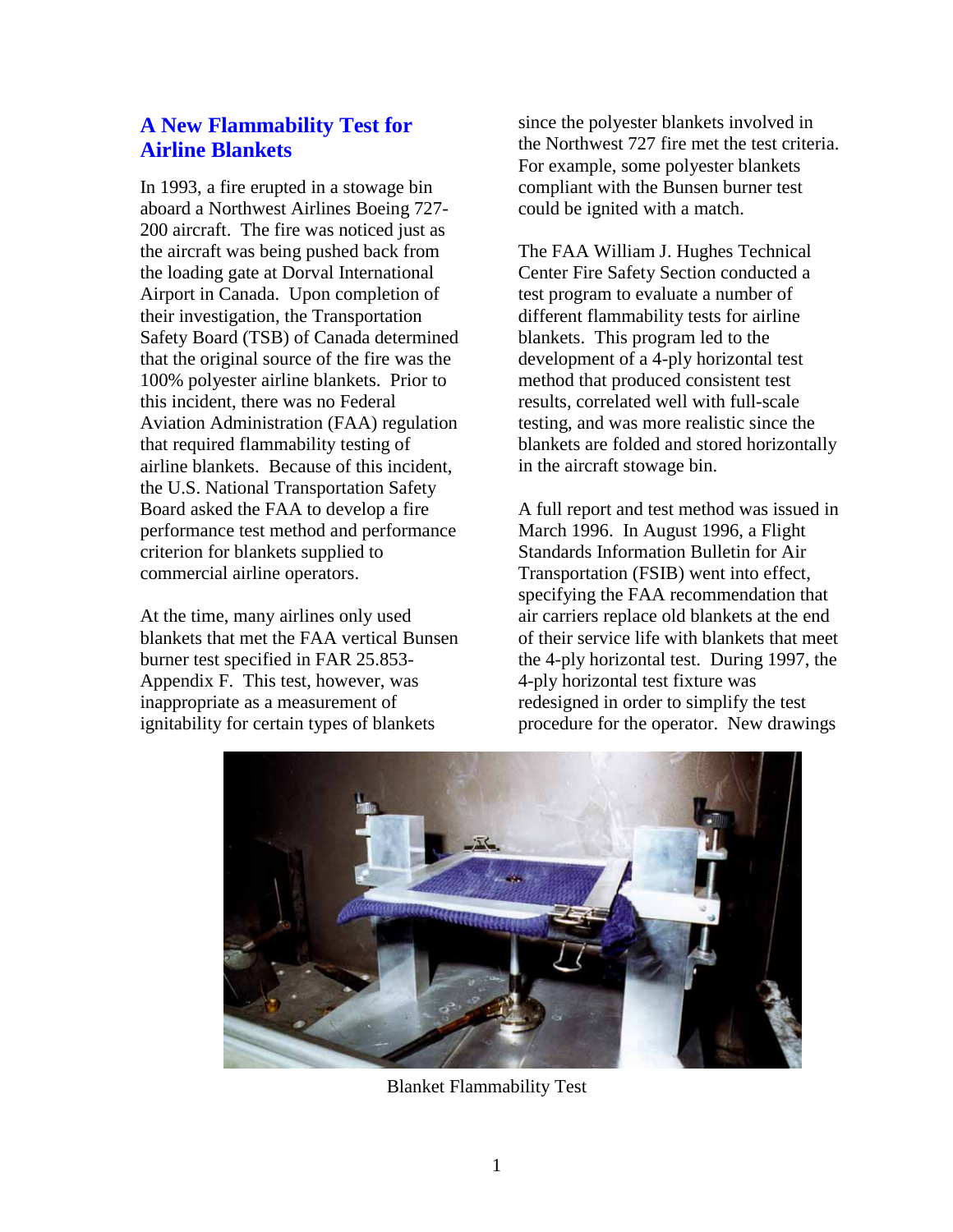were also sent out to laboratories that perform this test to assure that the test results are reproducible among laboratories. Additionally, the test method will be included in the Materials Fire Test Handbook that is scheduled for release in early 1998. The handbook will be the most comprehensive, detailed description of aircraft material fire test methods and criteria available as guidance material for FAA certification engineers, designated engineering representatives, and test method operators.

Although not mandated, the majority of airlines require that replacement blankets be compliant with the new flammability test method. The addition of this test method is another step in the improvement of fire safety for the flying public.

POC: Ms. Patricia Cahill, AAR 422, (609) 485-6571.

# **A Microscale Combustion Calorimeter for Determining Flammability Parameters of Research Materials**

A microscale combustion calorimeter has been developed to measure flammability parameters of milligram polymer (plastic) samples under test conditions which approximate aircraft cabin fires. The test provides a quantitative measure of the fire hazard of new materials in an aircraft cabin fire when only research quantities are available for testing.

Figure 1 is the microscale combustion calorimeter showing, from left to right, the sample pyrolysis stage, the heated oxygen mixing manifold, and the combustion furnace and oxygen analyzer.



Figure 1. Microscale Combustion Calorimeter.

Figure 2 is a composite plot of microcalorimeter data for different plastics, some of which are used in aircraft interiors. A sharp, quantitative, and reproducible heat release rate peak is obtained in the test. After normalizing the curves for the sample size the results are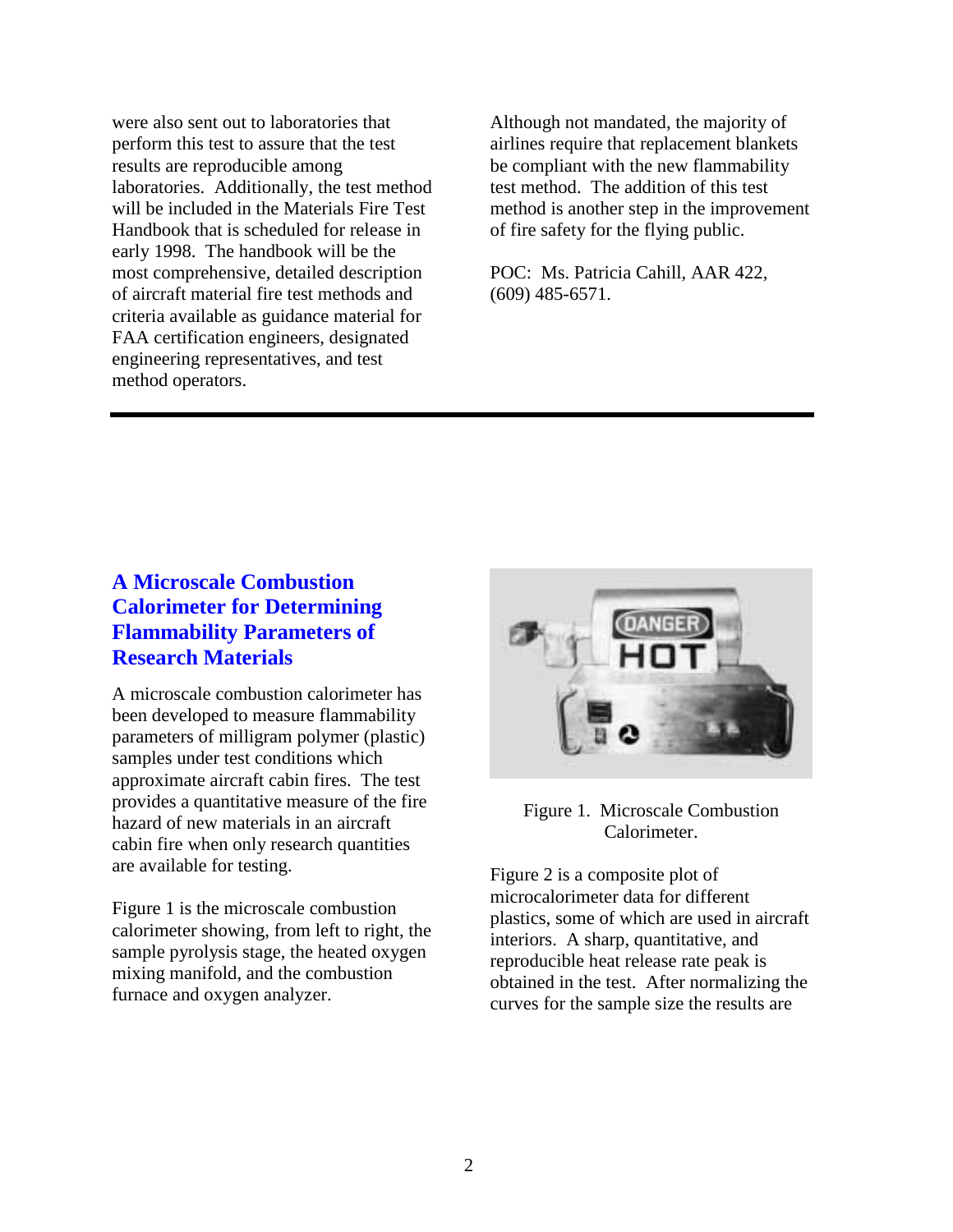independent of the physical form of the material (e.g., powder, film, fiber, etc.). The microscale heat release rate data are expressed in kilowatts per gram of original material. The best and worst samples tested differ by a factor of 100 in peak heat release rate.

Figure 3 compares the peak heat release rate (HRR) measured on milligram samples in the microcalorimeter to the heat release rate measured for 100 gram samples in a fire calorimeter. The heat release rate plotted along the vertical axis in figure 3 is the steady-state or average value obtained in a fire (cone) calorimeter at 50 kW/m2 incident heat flux according to standard procedures.



Figure 2. Heat Release Rate Curves for Various Polymers in the Microcalorimeter.



and Fire Calorimeter Results.

Full-scale fire tests at the FAA have shown that the heat release rate of interior materials measured in a fire calorimeter correlates with passenger escape time in a simulated postcrash fuel fire. The good correlation between fire and microcalorimeter results in figure 3 shows that the microcalorimeter is also a good predictor of passenger escape time and, therefor, of full-scale fire hazard. A DOT/FAA patent has been filed on this invention.

POC: Dr. Richard E. Lyon, AAR-422, (609) 485-6076.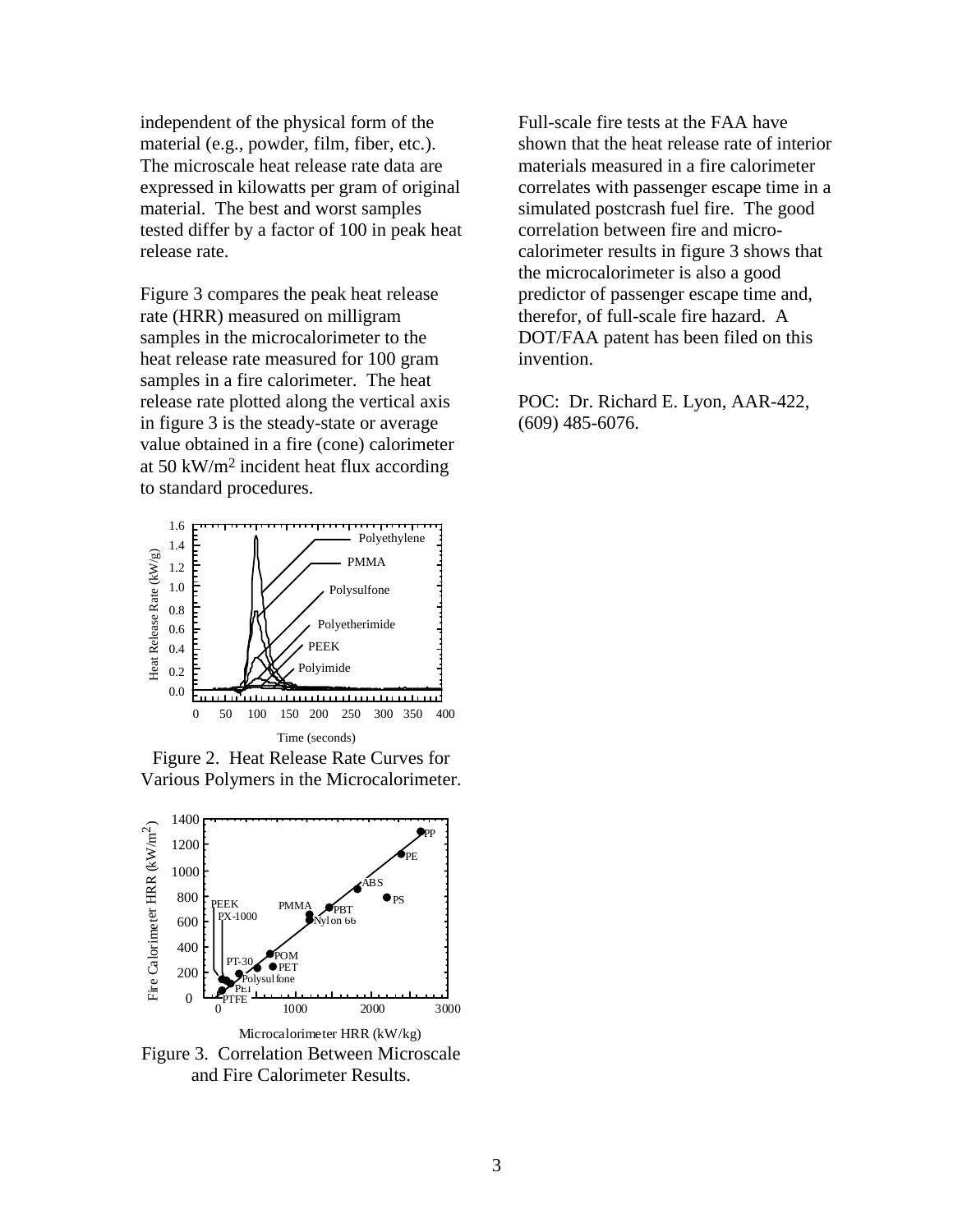## **Fuel Fire Burnthrough Resistance Improvements**

Fuselage burnthrough refers to the penetration of an external jet fuel fire into the interior of an aircraft. The time to burnthrough is critical because in a majority of survivable aircraft accidents accompanied by fire, ignition of the interior of the aircraft is caused by burning jet fuel external to the aircraft. Therefore, the integrity of the aircraft and its ability to provide a barrier against fuel fire penetration is an important factor related to the survival of aircraft occupants. Fuselage burnthrough resistance becomes particularly important when the fuselage remains intact following a crash. The best example of an accident where fuselage burnthrough was determined to be critical to the outcome was the Boeing 737 accident in Manchester, England, in 1985. In this accident, the investigators concluded that burnthrough occurred within 60 seconds and did not allow sufficient time for all occupants to escape (55 people died from the effects of the fire).

Fuselage burnthrough resistance may be simplistically viewed as the time interval for a fuel fire to penetrate three fuselage shell members: aluminum skin, thermal acoustical insulation, and sidewall panel/cabin flooring. Flame penetration may occur in other areas as well, such as windows, air return grilles, and seams or joints. The burnthrough resistance of the aluminum skin is well known. It takes only about 20 to 60 seconds for the skin to melt, depending on its thickness. The thermal acoustical insulation is the next impediment to burnthrough following the melting of the aluminum skin. In past FAA outdoor fuel fire burn tests on surplus fuselages, it was determined that

the fiberglass insulation provided an additional 1 to 2 minutes of protection, if it completely covered the fire area and remained in place. Thus, the method of securing the insulation to the fuselage structural members is important. The sidewall panels and flooring offer the final barrier to fire penetration. Sandwich panels comprised of honeycomb cores and fiberglass facings are effective barriers; however, full-scale fire tests also show that the fire can penetrate into the cabin through air return grilles, seams, joints, or window reveals. Moreover, some airplanes use aluminum sidewall panels, which offer minimal burnthrough resistance. FAA researchers are focusing on the thermal acoustical insulation as the most potentially effective and practical means of achieving a burnthrough barrier.

A full-scale test article is used to accurately evaluate improved materials and concepts when installed realistically inside a fuselage and subjected to an external fuel fire. The test article is a 20 foot-long barrel section, constructed of steel framing members, inserted in the aft end of a Boeing 707 fuselage. A 10-footlong by 8-foot-wide fuel pan subjects the test article to an intense fuel fire.

Aircraft thermal acoustical insulation batting is typically comprised of lightweight fiberglass encapsulated in a thin film moisture barrier, usually polyester or polyvinyl fluoride. Several materials have been tested which exhibit marked burnthrough resistance compared to the baseline thermal acoustical batting. The effective materials include a heat stabilized, oxidized polyacrylonitrile fiber (OPF) as a replacement for the fiberglass, a lightweight ceramic fiber mat used in conjunction with the present fiberglass, polyimide foam encased in quartz fiber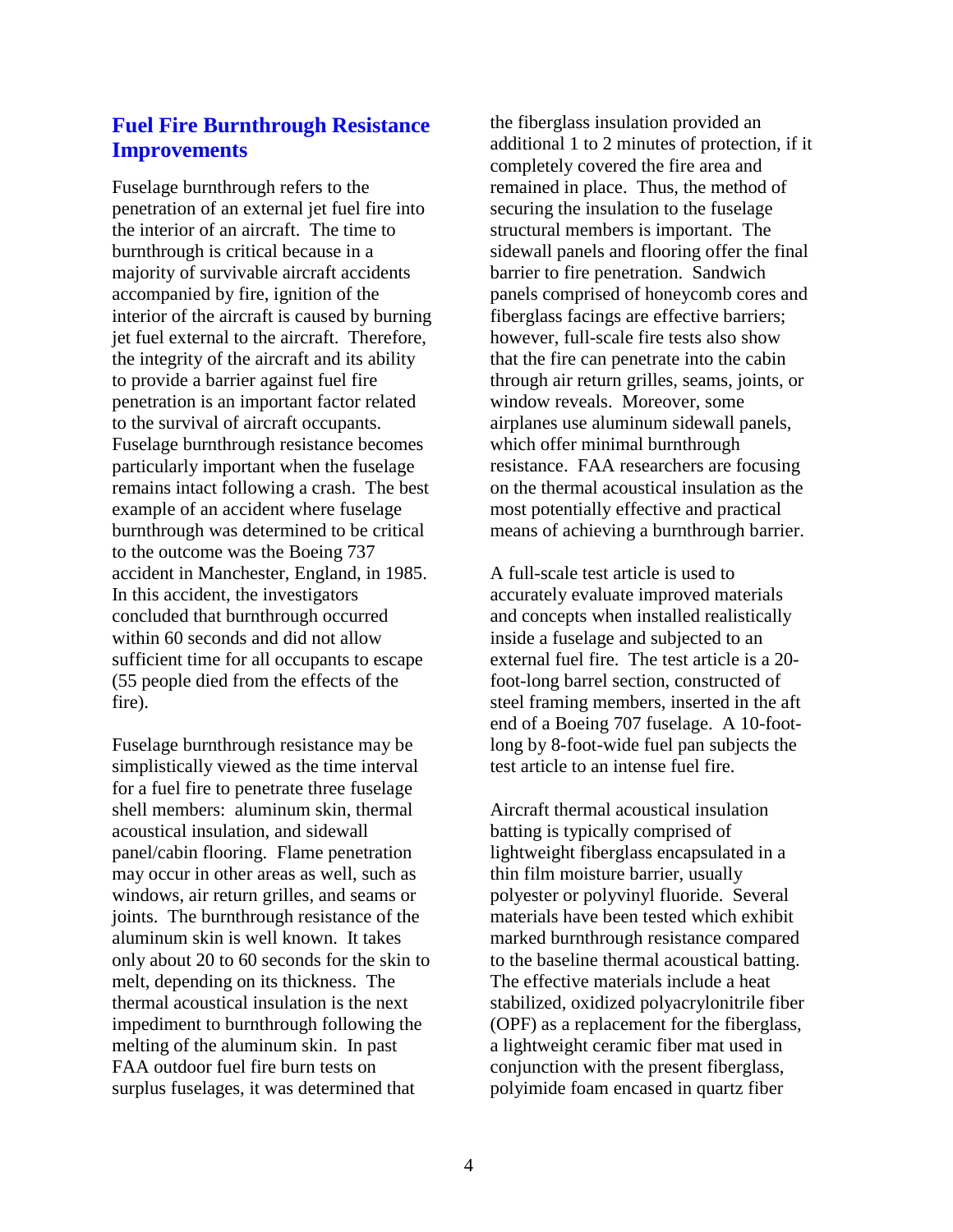

mat, and a polyimide film as a replacement for the polyester or polyvinyl fluoride films. A comparison of full-scale test temperature readings taken at the inside of the insulation and near the ceiling illustrate the burnthrough protection provided by the OPF insulation. Both the OPF and fiberglass insulation materials were securely attached to the framing members. It takes about 1.5 to 2 minutes for the fuel fire flames to penetrate the aluminum skin and fiberglass batting, whereas the OPF insulation did not burn when subjected to a fuel fire for over 5 minutes. A 5-minute window for passenger evacuation should cover most, if not all, crash accident scenarios.

In summary, full-scale fire tests have identified a number of promising materials that can significantly improve fuselage burnthrough resistance. The next step is to develop burnthrough design guidelines, including a small-scale fire test to evaluate materials and methods of attachment.

POC: Mr. Timothy Marker, AAR-422, (609) 485-6469.



Burn Test with Ineffective Insulation



Burn Test with Effective Insulation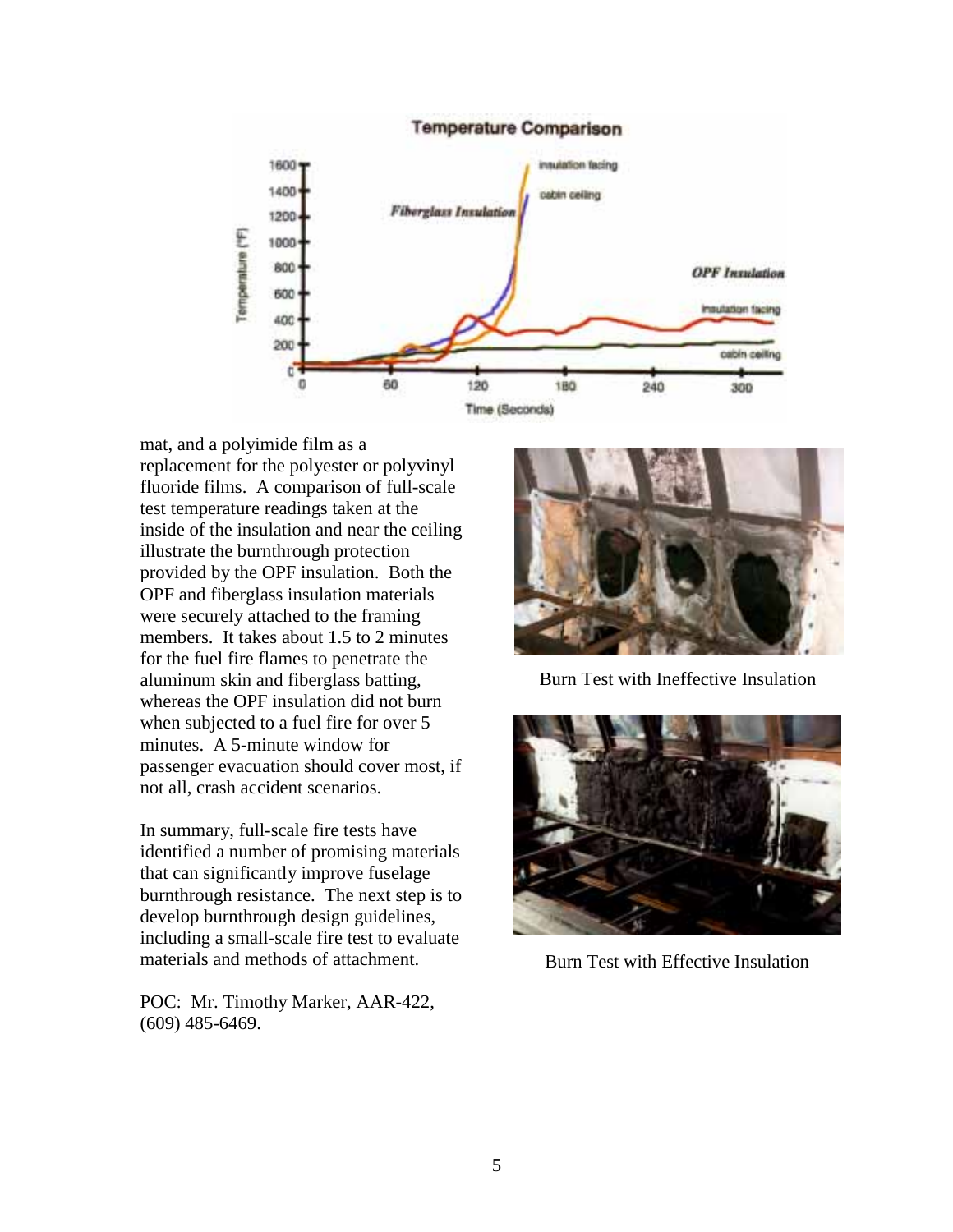## **Continued Fire Worthiness of Seat Fire-Blocking Layers**

On April 6, 1993, a China Eastern Airline MD-11 diverted to Shemya, Alaska, due to flight control problems. The aircraft was able to land without loss of life but suffered severe interior structural damage. During the subsequent investigation, the National Transportation Safety Board (NTSB) noticed interior cabin seat cushions with worn fire-blocking layers exposing the polyurethane foam. Typically, a fire-blocking layer encapsulates the passenger and crew seat cushions to minimize the fire hazard of the foam itself in the event of a cabin fire. As a result of the NTSB accident report, the Federal Aviation Administration (FAA) was charged with evaluating the continued fire worthiness of various cabin materials as they aged. The material particularly highlighted was the fire-blocking layer required on aircraft seat cushions. The fire performance for aircraft seat cushions is regulated through 14 CFR and FAR 25,

§25.853; a fire test method for demonstrating compliance is given in Appendix II of that document.

The fire-blocking layers aboard the China Eastern Airline aircraft that was involved in the accident that lead to the FAA investigation were graphite-based fibers not commonly used by U.S. air carriers. To address the NTSB charge, the FAA investigation was shifted to focus on the U.S. civil fleet. Observations were made on in-service aircraft seat cushions to determine the level of degradation, and used materials were donated by cooperative U.S. air carriers.

On aircraft in-service seat cushions were examined at three airports: Newark International Airport (Newark, NJ), Stewart International Airport (Newburg, NY), and the Atlantic City International Airport (Pomona, NJ). The in-service conditions of the fire blocking layers in seat cushions on Shorts 360, ATR 42, Embraer EMB-120RT, McDonnell

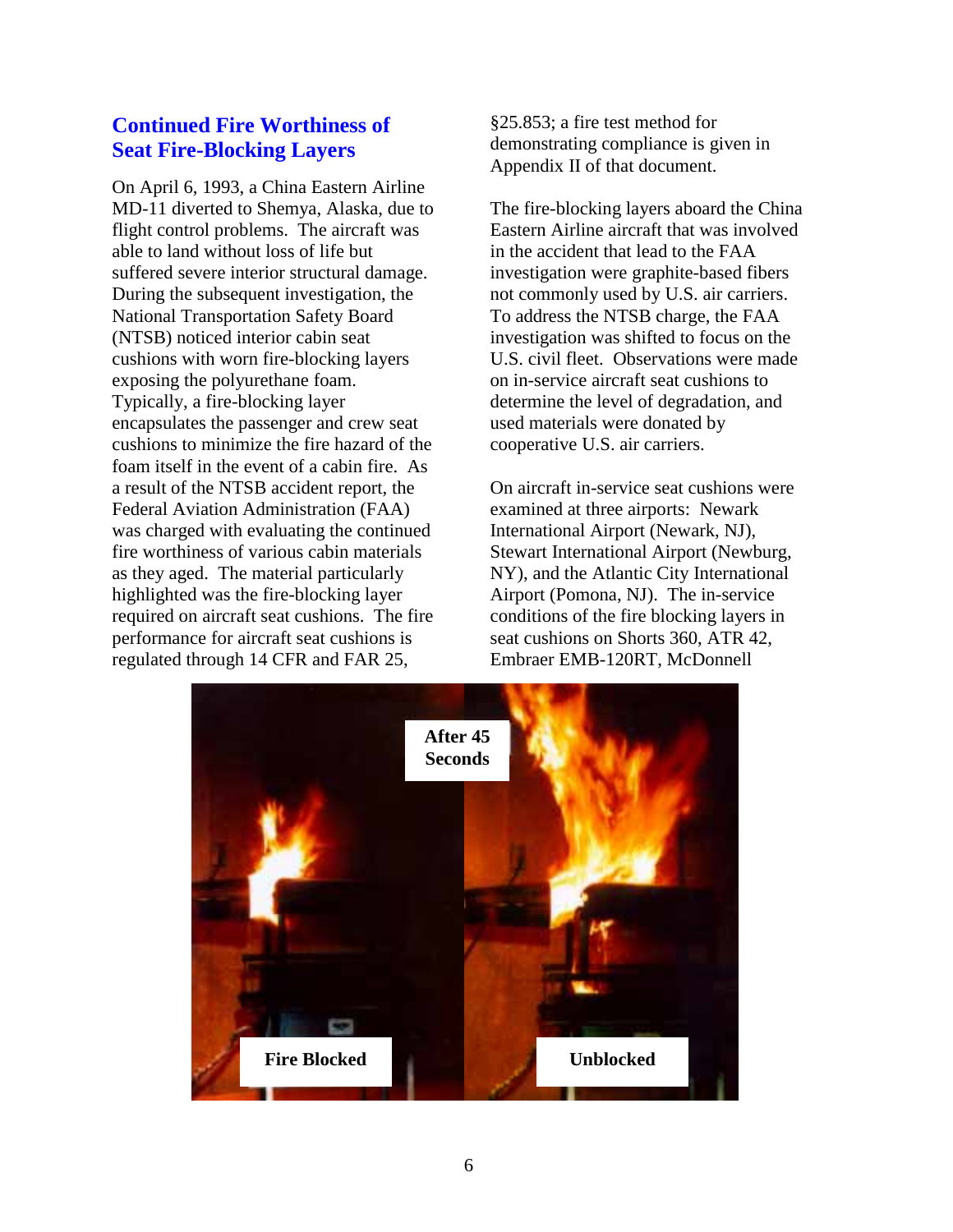Douglas DC9/MD80, Boeing 727, and Airbus A300 aircraft were evaluated. A total of 176 seats were examined. Evaluations of the in-service seat cushions indicated the materials were in satisfactory condition and were not the same materials found by the NTSB on the China Eastern MD11. U.S. air carriers also donated 38 seat cushion sets for destructive testing. The condition of the donated cushions was compared to the materials observed during the on aircraft in-service investigations. The donated materials possessed similar degradation characteristics. The donated materials were destructively tested to determine their compliance with Federal Regulations. The FAA specified test was used to evaluate the worn seat cushion materials. Although the test conditions were not precisely applicable, the test results provided a credible indication of whether or not the worn materials were within compliance intent. All the donated materials demonstrated an acceptable level of fire endurance even though materials on average were 7 years old. From these results, it was concluded that the seat fireblocking materials commonly used by U.S. air carriers retain their fire endurance effectiveness during service. These results eliminated the need to add additional tests to determine the material degradation with age, which would have resulted in costly, periodic inspection of seat cushions, as recommended by the NTSB. This project was done in cooperation with participants from industry and government in the International Aircraft Material Fire Tests Working Group sponsored by the Fire Safety Section, AAR-422. A detailed report has been issued describing the work, "A Study of Continued Fire Worthiness of Aircraft Seat Cushion Fire-Blocking Layers," DOT/FAA/AR-95/49, published in March 1997.

POC: Mr. Douglas Ingerson, AAR-422, (609) 485-4945.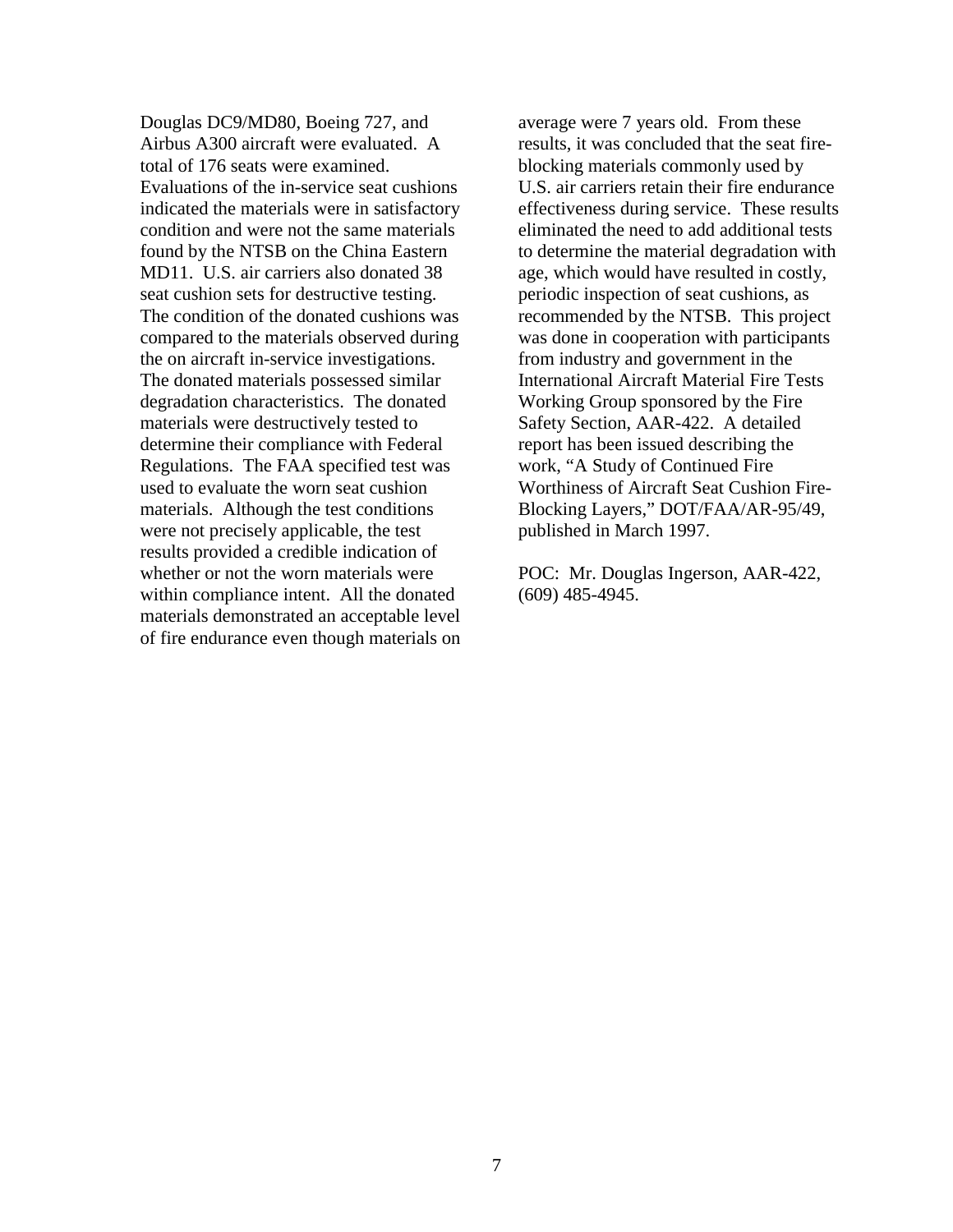### **Fire-Resistant Elastomers for Aircraft Seat Cushions**

Commercial transport aircraft contain between 1000 and 2500 pounds of flammable elastomers (rubber) as seat cushions, pillows, and sealants. Polyurethane rubber seat cushions are favored for their durability and recovery but they are among the primary contributors to the fire hazard in aircraft interiors.



In 1987 the FAA imposed regulations on the flammability of aircraft seat cushions to delay their involvement in cabin fires. Manufacturers responded to these regulations by wrapping the polyurethane seat cushion in a fire-resistant barrier fabric. Seat fire blocking allowed manufacturers to pass the FAA certification test but the cushions burn vigorously when the fire-blocking layer is consumed after minutes of exposure to a fire.



The flammability of foamed rubber depends on the chemical composition of the polymer from which it is made. Rubbers made from carbon-hydrogenbased (organic) polymers are the most flammable because of their high fuel value. Replacing carbon and hydrogen atoms in the polymer with inorganic atoms such as chlorine, silicon, nitrogen, sulfur, or phosphorus results in a semiorganic polymer with reduced flammability because of the lower fuel value or increased heat resistance.

In the Fire-Resistant Materials research program we are focusing on semiorganic rubbers for seat cushions. Phenyl-siliconoxygen backbone (silphenylene) elastomers which are crosslinkable and extremely heat resistant have been synthesized. The silphenylene whose chemical structure is shown below contains only 30% combustible material and can withstand temperatures of 600ºC (1100ºF).

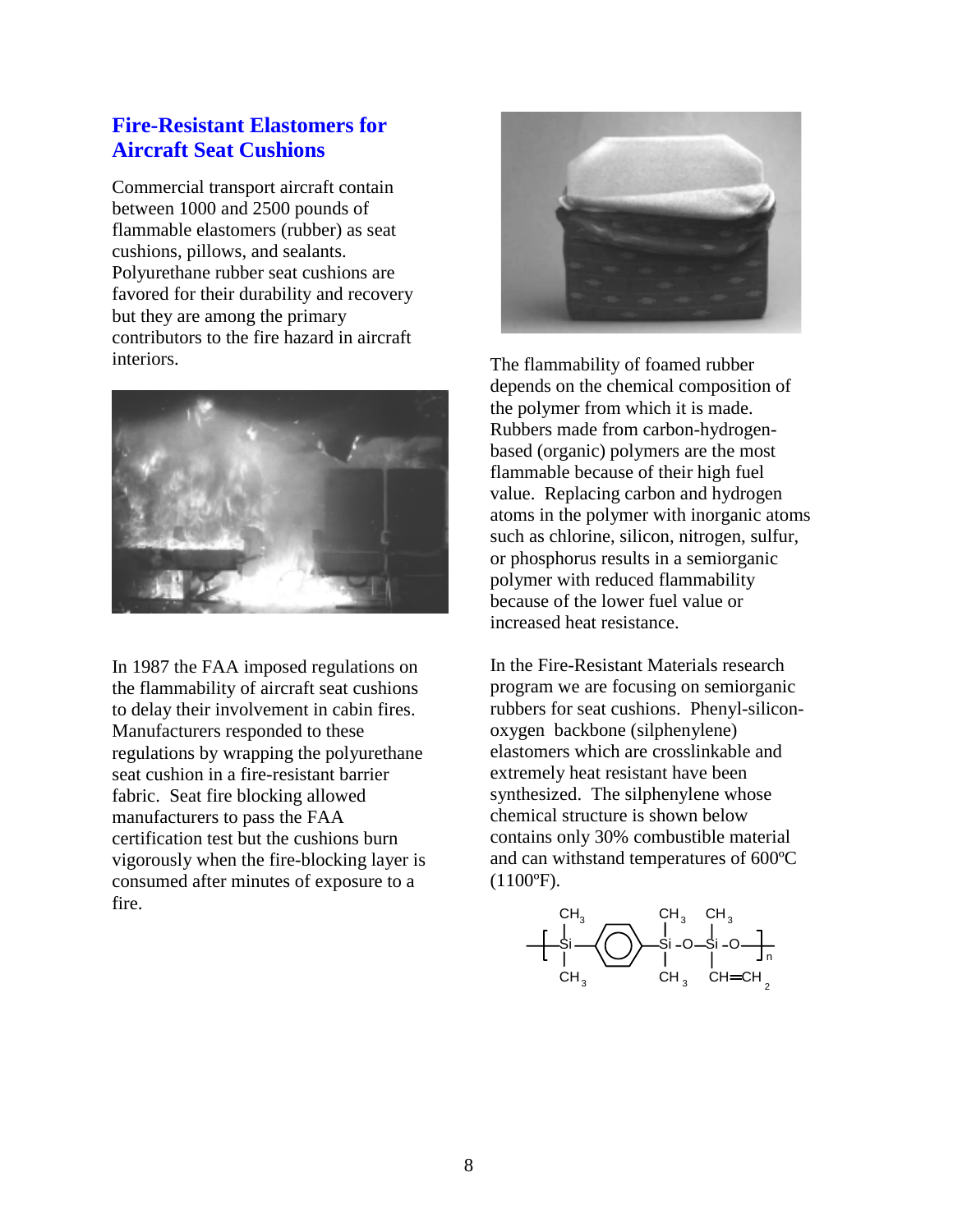Polyphosphazenes are semiorganic rubbers based on a phosphorus-nitrogen backbone as shown below

$$
R = \begin{bmatrix} R & 1 \\ 1 & 1 \\ 1 & 1 \end{bmatrix}
$$

where R is an organic group which allows the material to be dissolved or crosslinked. Commercial production of polyphosphazene was recently discontinued despite the extremely low toxicity and ultra fire resistance of these foams because the process for making them was prohibitively expensive.

We are pursuing a new low-cost, lowtemperature synthetic route to polyphosphazenes which eliminates a costly intermediate from the process and allows control over the molecular weight of the polymer. This new direct synthetic route has provided the first phosphazene copolymers including an 80-20 urethanephosphazene copolymer which does not ignite in a flame.

POC: Dr. Richard E. Lyon, AAR-422, (609) 485-6076.

#### **Fireproof Composites**

The flammability of organic polymer matrix, fiber-reinforced composites limits the use of these materials in commercial aircraft where fire hazards are important design considerations because of restricted egress. At the present time, affordable, processable resins for fire-resistant aircraft interiors are unavailable since most organic polymers used for this purpose ignite and burn readily under fuel fire exposure conditions.

The Aircraft Safety R&D Branch, Fire Safety Section of the Federal Aviation Administration is conducting a research program to develop aircraft cabin materials with an order-of-magnitude reduction in fire hazard when compared to plastics and composites currently used as interior materials. The goal of the program is to eliminate cabin fire as a

cause of postcrash death in aircraft accidents.



The Geopolymer resin in the beaker above is being evaluated as a resin for use in fireproof aircraft cabin interior panels and cargo liners (see test at right). Geopolymer is a two-part, water based, liquid potassium aluminosilicate resin which cures at  $80^{\circ}$ C (176 $^{\circ}$ F) to a fireproof solid having twice the density of water.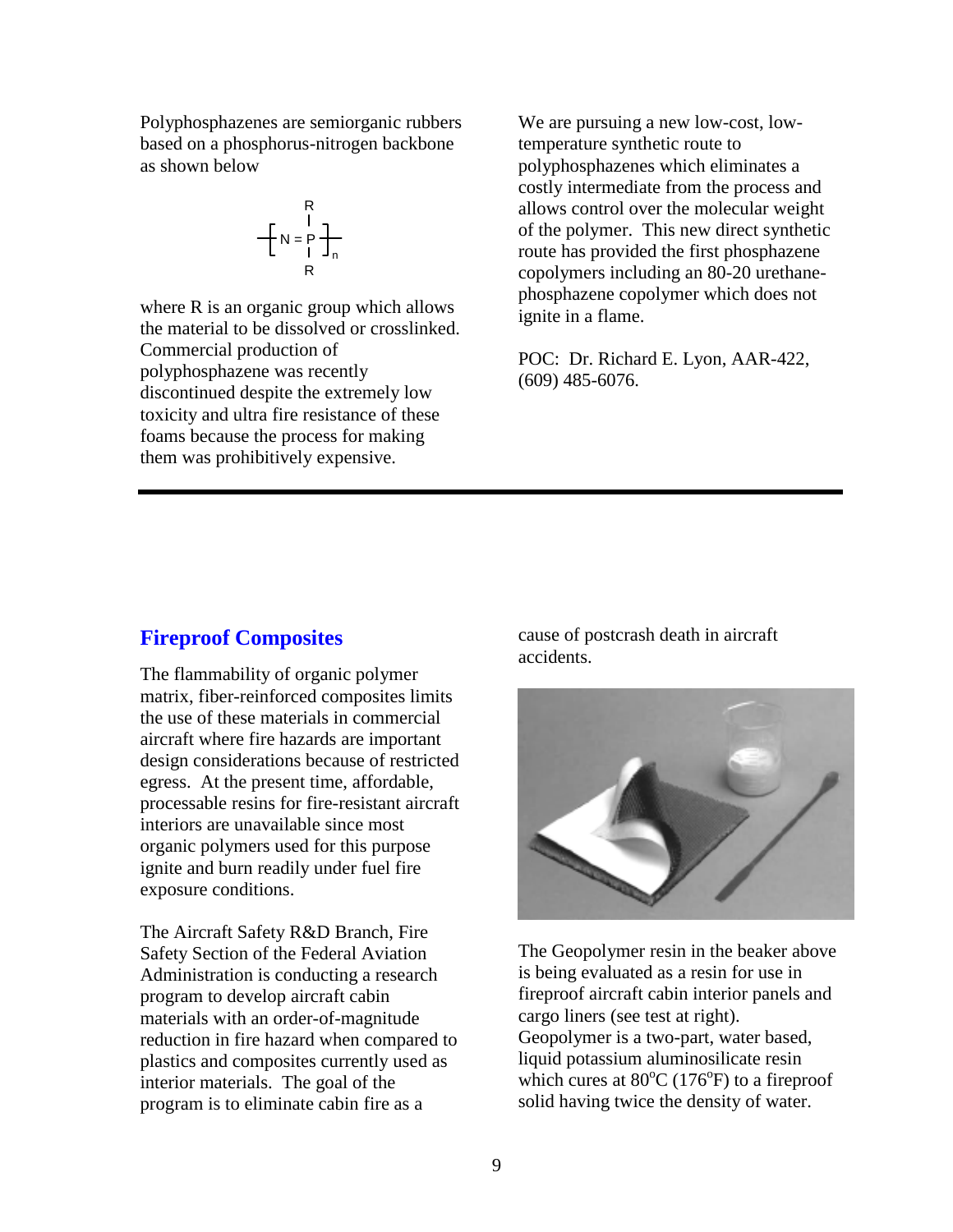Geopolymer has the empirical formula  $Si_{32}O_{99}H_{24}K_7Al$ . The fire response and mechanical properties of Geopolymer composites were measured and compared to lightweight organic matrix composites and aluminum used in aircraft.

Carbon fabric reinforced Geopolymer crossply laminates were found to have comparable initial strength to phenolic resin composites currently used in aircraft interiors. Unlike the phenolic laminates however, the Geopolymer composites did not ignite, burn, or release any heat or smoke even after extended exposure to high heat flux. Geopolymer composites retained 67 percent of their original flexural strength after fire exposure while organic (e.g., phenolic) composites and aluminum had no residual strength after the test. Geopolymer composites have higher strength and stiffness per unit weight, higher temperature capability, and better fatigue resistance than steel or aluminum.



Future work will focus on understanding how Geopolymer resin protects the carbon fibers from oxidative degradation at 800ºC (1500ºF) in air, optimizing processing to obtain maximum strength, and improving the toughness of laminated composites.

POC: Dr. Richard E. Lyon, AAR-422, (609) 485-6076.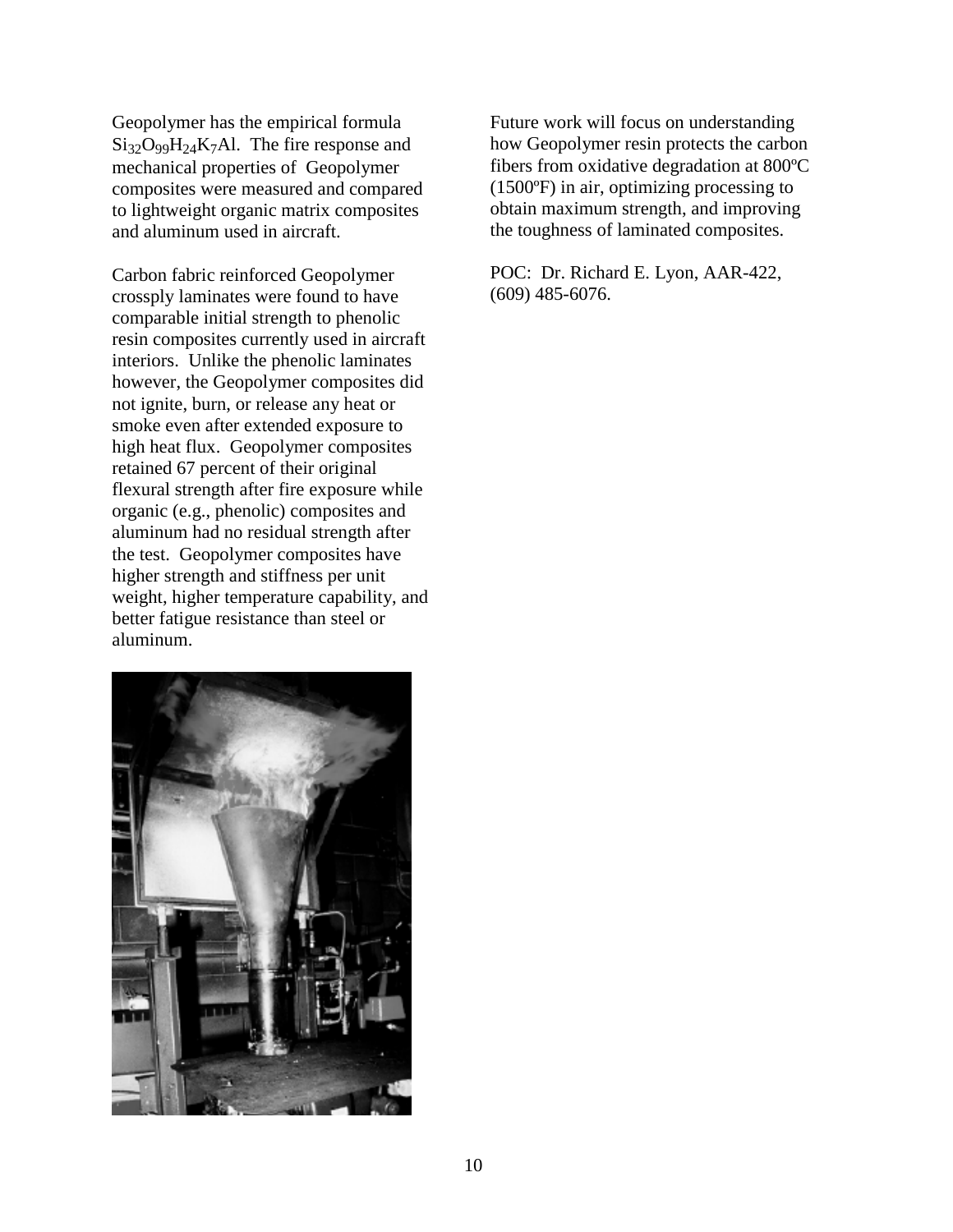# **Lavatory Fire Extinguisher Test Standard**

The requirement for an automatic fire extinguisher which discharges into a lavatory trash container was proposed in FAA Notice 84-5 as a consequence of two aircraft accidents. The first involved an aircraft cabin fire (Air Canada, Cincinnati 1983) in which 23 people perished. The second occurred at Tampa International Airport in Florida on June 25, 1983, where passengers and crew evacuated the aircraft with no injuries or loss of life. Following these accidents, an inspection survey of the U.S. carrier fleet by the FAA revealed that the fire containment capabilities of trash containers may be compromised by the wear and tear typical of service. Considering the seriousness of inflight cabin fires, enhanced fire protection was considered necessary. As a result, rulemaking was implemented on April 29, 1987, that required each lavatory trash container be equipped with a built-in fire extinguisher which discharges automatically into the container when there is a fire.

Currently, all aircraft lavatory disposal receptacle fire extinguishers use Halon 1301 as the fire extinguishing agent. Due to environmental concerns, a total ban on the production of Halon 1301 was issued on January 1, 1994. Halons, and Halon 1301 in particular, are the mainstay of aircraft fire protection systems and thus environmentally acceptable replacements must be identified, as well as the means for their approval.

A standard test method is needed to establish that a replacement will provide a level of safety equal to Halon 1301. The FAA established the International Halon Replacement Working Group to address

the development of performance standards for aircraft fire extinguishing systems employing halons. A specific task group was formed to develop a minimum performance standard for the lavatory trash receptacle fire extinguishing system. The minimum performance standard development process started with the test article, shown in the photograph below, based on input from the Boeing Commercial Airplane Group. The test article is representative of the largest trash receptacle currently in service. To provide sufficient air circulation combustion to start and continue until the lavatory extinguisher (Lavex) is discharged, ventilation was provided at both the top and bottom of the test article. The ventilation holes could be closed with damper flaps so that the agent wouldn't leak from the bottom of the test article after discharging.



Initial tests found that crumpled paper hand towels were the most appropriate material to represent lavatory trash. A pair of nichrome coils located close to the bottom of the trash receptacle provided the ignition source. This simulated a glowing cigarette buried in the trash, providing a deep-seated, smoldering combustion. To cover the range of aircraft operational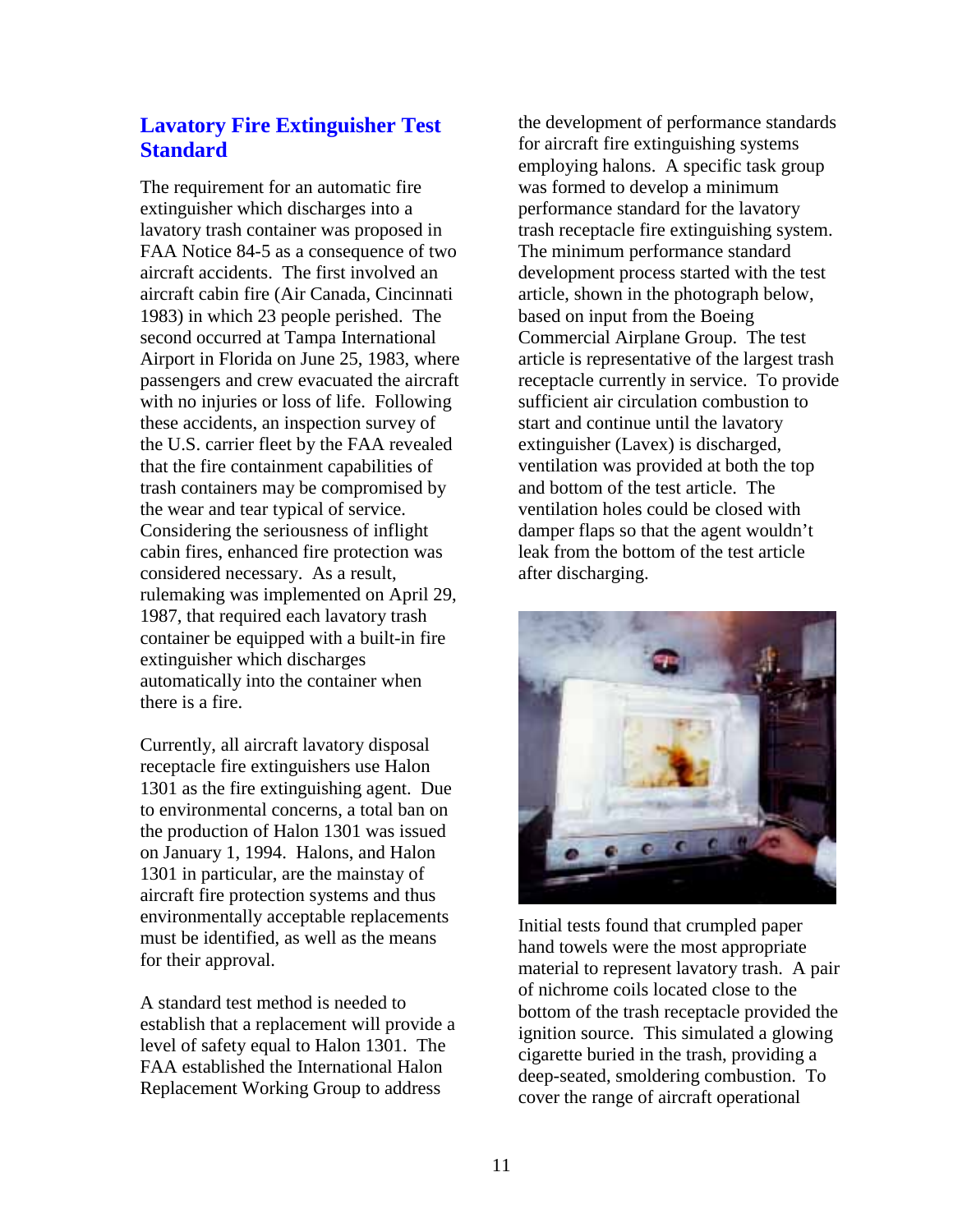conditions, a minimum test temperature was set to ensure the Lavex would function properly in cold environments, such as can result when an aircraft is parked for extended periods. Several other requirements were implemented into the minimum performance standard in order to obtain a repeatable test condition. These include standardization of the ignition source temperature, towel specification, a minimum number of required successful tests for acceptance, and tolerances on the actual "crumpling" tightness of the paper towels. The minimum performance standard for lavatory trash receptacle fire extinguishers is documented in FAA

Report, "Development of a Minimum Performance Standard for Lavatory Trash Receptacle Automatic Fire Extinguishers," DOT/FAA/AR-96/122, dated February 1997. The test standard may be used in certification testing of halon alternatives for lavatory trash receptacles. Policy Letter TAD-97-003, March 31, 1997, generated by the FAA Transport Airplane Directorate was circulated to the various Aircraft Certification Offices to serve notice that this new standard is now in place.

POC: Mr. Timothy Marker, AAR-422, (609) 485-6469.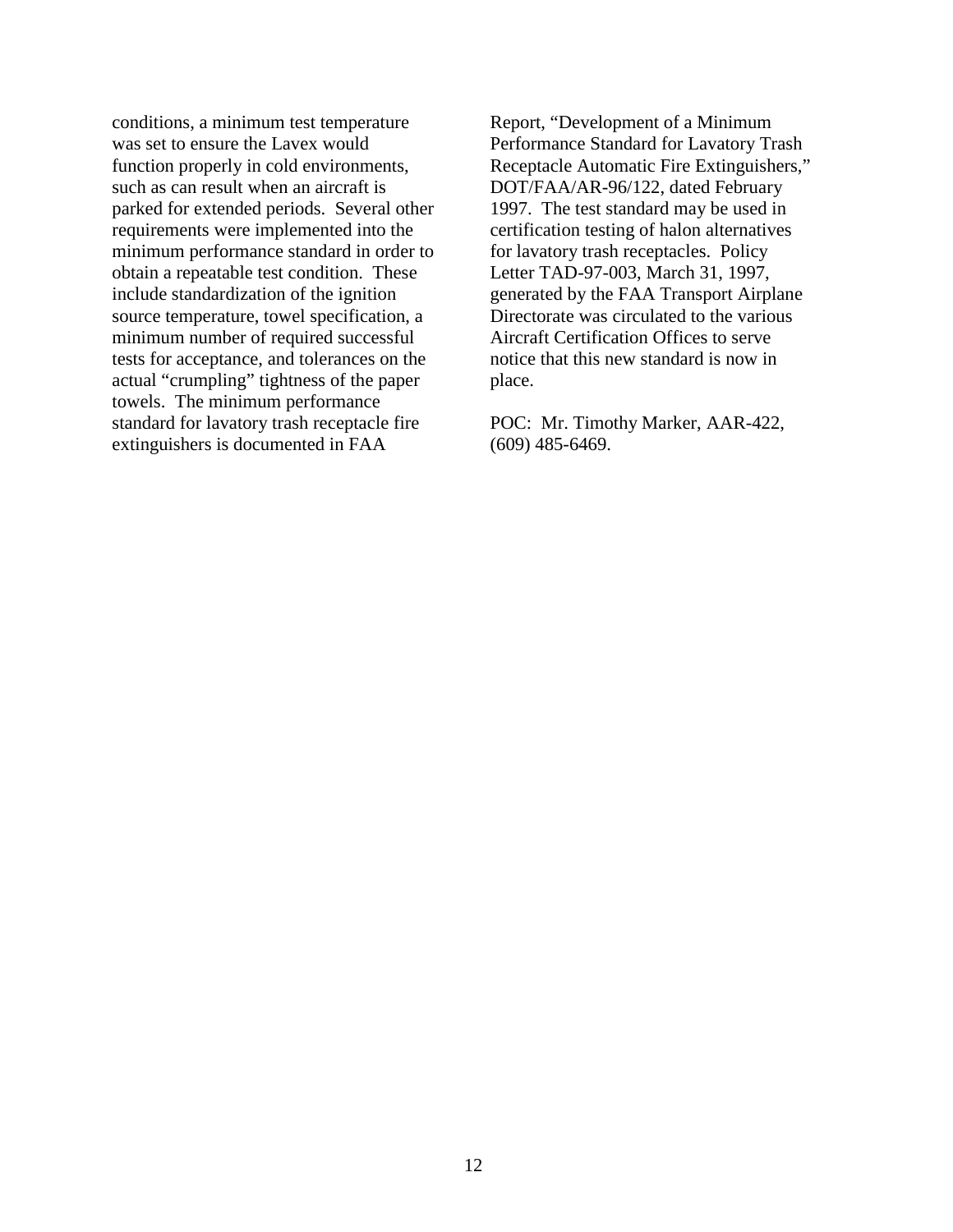# **Nanocomposite Fire-Retardant Technology for Aircraft Interiors**

Commercial transport aircraft contain between 1500 and 2500 pounds of flammable plastics as seat trim, windows, window shades, wire insulation, and miscellaneous parts. At present these molded parts are not required to meet the heat release rate regulations imposed on large area interior panels, stowage bins, ceilings, and partitions. The lower flammability requirement for molded parts is due to the fact that they are not considered to be a significant fuel load. High-temperature plastics that do pass the heat release rate test do not have the requisite toughness, durability, environmental resistance, and aesthetics to function effectively in aircraft interiors.



The Federal Aviation Administration is committed to developing the enabling

materials technology for a totally fireproof cabin. The goal of the program is to eliminate cabin fire as a cause of death in aircraft accidents. To achieve this goal we will need interior plastics with an order-ofmagnitude reduction in their fire hazard compared to that of current materials.

Nanocomposite technology is an entirely new generic approach to reducing the flammability of polymeric (plastic) materials using environmentally friendly, chemical-free additives. The fire-retardant effect of nanometer sized clay particles in plastics was discovered by the FAA through a research grant to Cornell University. The National Institute of Standards and Technology (NIST) subsequently confirmed the effect in fire calorimeter testing. The approach is to disperse individual, nanometer-sized, layered silicates in a molten polymer to create a clay-plastic "nanocomposite." The clay particles are about the same size as the polymer molecules themselves (less than one millionth of an inch in diameter) so they become intimately mixed and chemically bonded. This has the overall effect of increasing the thermal stability and viscosity of the plastic while reducing the transmission of fuel gases generated during burning.

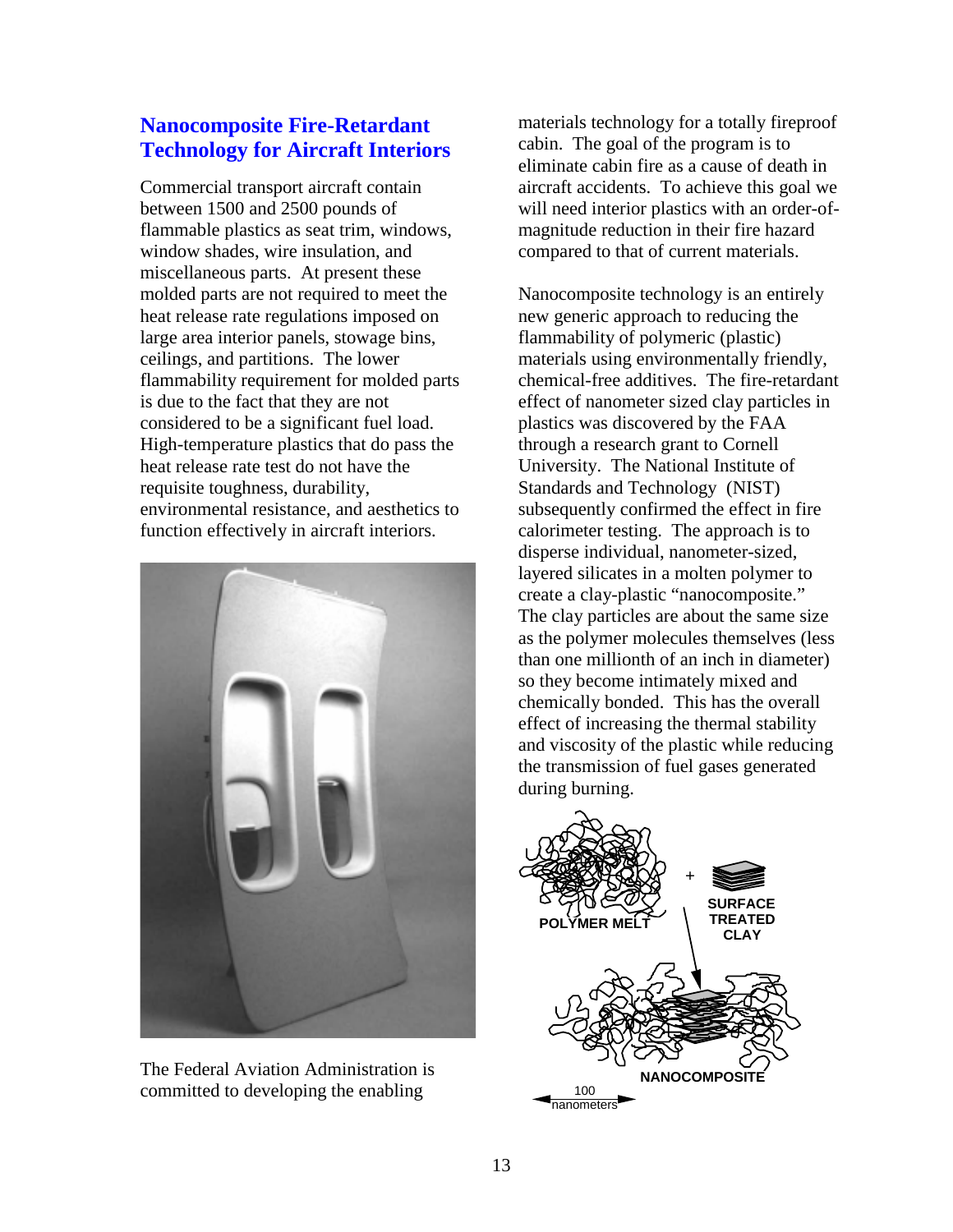The result is a 60% reduction in the rate of heat released from a burning nylon nanocomposite containing only 5% clay. This extraordinarily high degree of fire retardant efficiency comes with reduced smoke and toxic gas emissions and at no

sacrifice in mechanical properties. The nylon nanocomposite has twice the stiffness and strength of the original nylon and a 150ºF higher softening temperature.

POC: Dr. Richard E. Lyon, AAR-422, (609) 485-6076.

## **Chemical Oxygen Generator Fire Testing**

Fire Safety Section personnel at the FAA William J. Hughes Technical Center participated in the National Transportation Safety Board (NTSB) investigation of the crash of a ValuJet DC-9 near Miami on May 11, 1996. During the initial investigation, it was determined that up to 140 unexpended and improperly packaged sodium chlorate oxygen generators were in the forward cargo compartment of the airplane. As the investigation proceeded, burned pieces of oxygen generators were recovered at the accident site and the reconstruction of the forward cargo compartment showed increasing evidence of a severe inflight cargo fire. Although these types of generators were previously involved in aircraft fires, there was very little test data on the likelihood of an inadvertently activated generator starting a fire or the magnitude of a fire possible involving up to 140 generators.

The Fire Safety Section began tests to provide some of this data. Initial tests measured the temperature of the steel case of a variety of types of generators after activating the firing mechanism. The photograph shows the size of one of the

generators. The temperatures were in the 300 to 400°F range, well below the manufacturers specification of a maximum temperature of  $500^{\circ}$ F.



The next series of tests involved activating the generators in a variety of packaging materials. In the majority of tests, the packaging materials ignited due to the temperature of the generators and the higher than normal oxygen concentrations within the packages. When multiple generators were packaged in the same box, the heat of the burning package was sufficient to initiate the chemical reaction in adjacent generators which produced even more heat and oxygen. The resulting fire quickly consumed all the generators and packaging materials present. The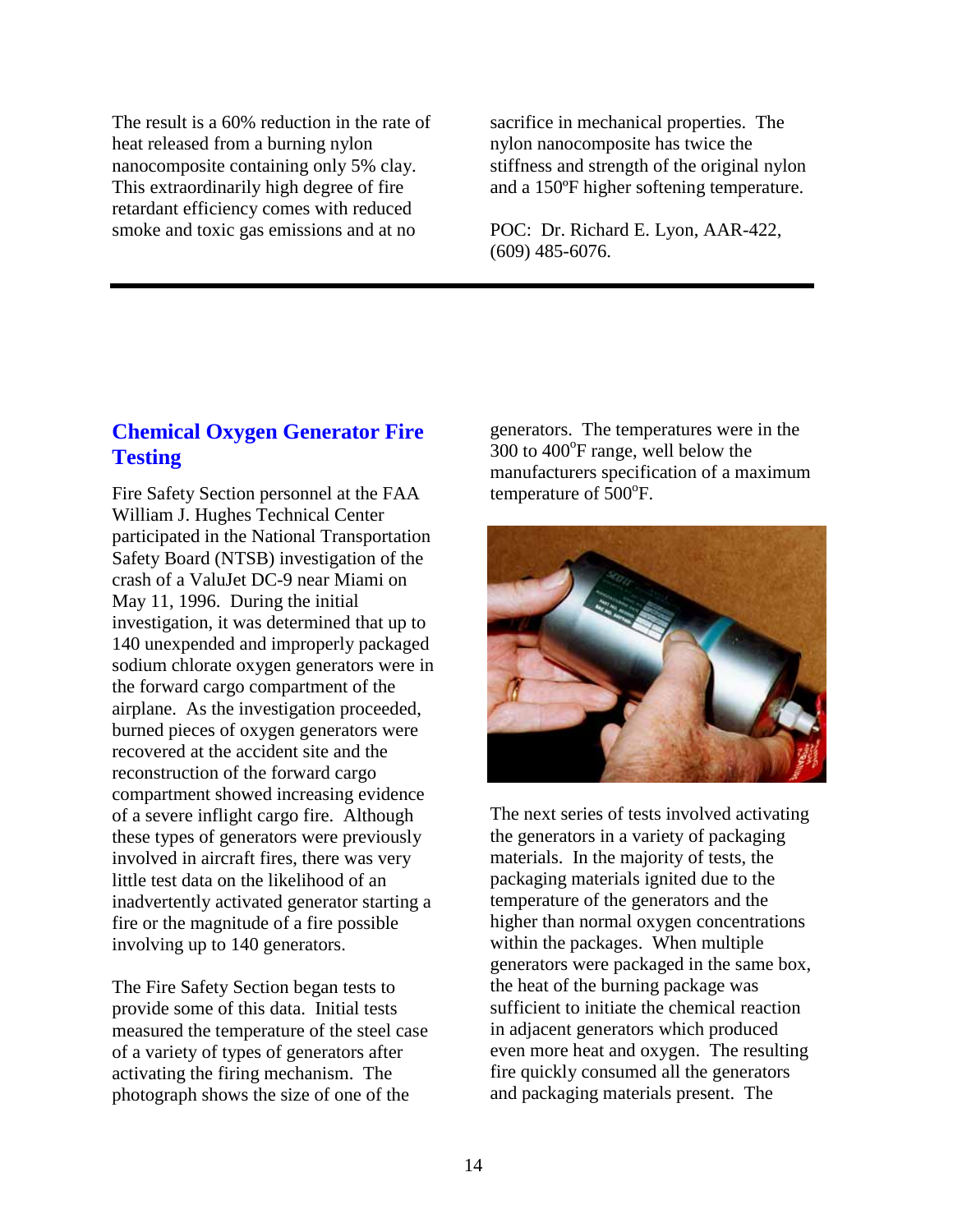temperatures generated were high enough to melt steel which has a melting point of approximately 2500°F.

A series of three tests were then conducted in an instrumented DC-10 cargo compartment for the NTSB. The three tests were run as follows: (1) one box containing 24 generators, (2) five boxes each containing 24 generators, and (3) five boxes each containing 24 generators and suitcases and an aircraft tire inflated to 50 psi with nitrogen adjacent to the generators. The last test, shown below, was designed to be similar to the way the forward cargo compartment of the accident airplane was loaded. In all of the tests, all of the generators were consumed in the test fires, and, in the last test, the aircraft tire burst from the heat. The instrumentation in the cargo compartment was able to measure up to  $3400^{\circ}$ F; the temperature exceeded that value for a short period of time. The video recording of the last test was played at the NTSB public hearing for the accident in November 1996 and was released to the press by the NTSB. It was replayed nationwide by all the major networks. The tests corroborated the on-site accident investigation findings and demonstrated the unusual severity and rapid development of the fire. It provided

NTSB with additional evidence to support their conclusion that the probable cause of the accident was the activation of an oxygen generator in the forward cargo compartment.

A last series of tests was conducted in two different volumes of cargo compartments using a Halon 1301 fire suppression system. Various quantities of oxygen generators were used for the tests. These tests had mixed results. Temperatures were kept under control when relatively small quantities of generators were involved in fires in the large compartment but the Halon had minimal impact when larger quantities of generators were used in the smaller compartment. The accompanying photos show a sodium chlorate oxygen generator and the fire test conducted for the NTSB in the DC-10 cargo compartment in the FAA Full-Scale Fire Test Facility.

POC: Mr. David Blake, AAR-422, 609- 485-4525.

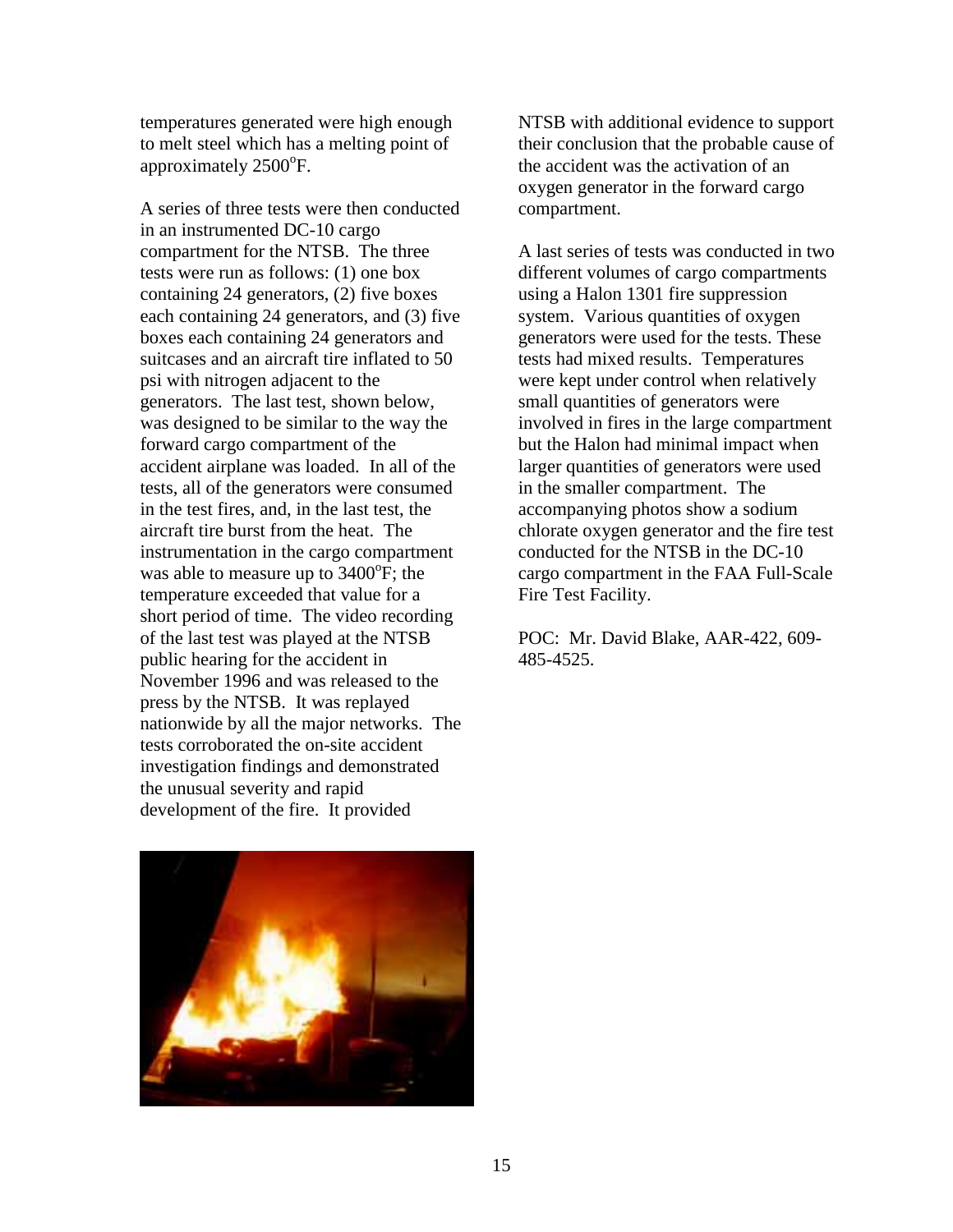## **Fuel Fire Penetration Test and Destruction of a Transport Aircraft**

In 1985, a British Airtours B737 experienced an engine failure while taking off from Manchester International Airport in Manchester, England. The left wing tank was punctured releasing fuel into the fire plume trailing from the damaged engine. The plane was safely brought to a halt on the runway, where fuel continued to spill from the wing tank creating a pool fire upwind of the aircraft. The wind carried the fire onto the left rear part of the aircraft where it penetrated the hull and ignited the interior. Fifty-five people lost their lives in spite of prompt airport firefighter response.

Survivors and accident investigators initially reported that the fire entered the aircraft in as little as 15 seconds after the aircraft was brought to a stop. This rapid burnthrough was inconsistent with previous accidents and FAA-conducted burnthrough tests. The aircraft should

have resisted fire penetration into the cabin for up to 2 minutes.

In an effort to better understand the rapid burnthrough of the aircraft and resultant high loss of life, a test was designed and conducted at the FAA William J. Hughes Technical Center that incorporated many of the key elements of the Manchester accident. A Convair 880 was selected for use as the test article with modifications designed to emulate the Boeing 737 involved in the accident. The aircraft was equipped with instrumentation that provided temperature, heat flux, and toxic gas data designed to track the progress of the fire and the resultant cabin environmental conditions. Extensive video and motion picture camera coverage was provided to document both the external and internal fires. The photograph below shows that final stages of the test conducted at the Technical Center.

The test scenario was derived from the accident report and included sequenced